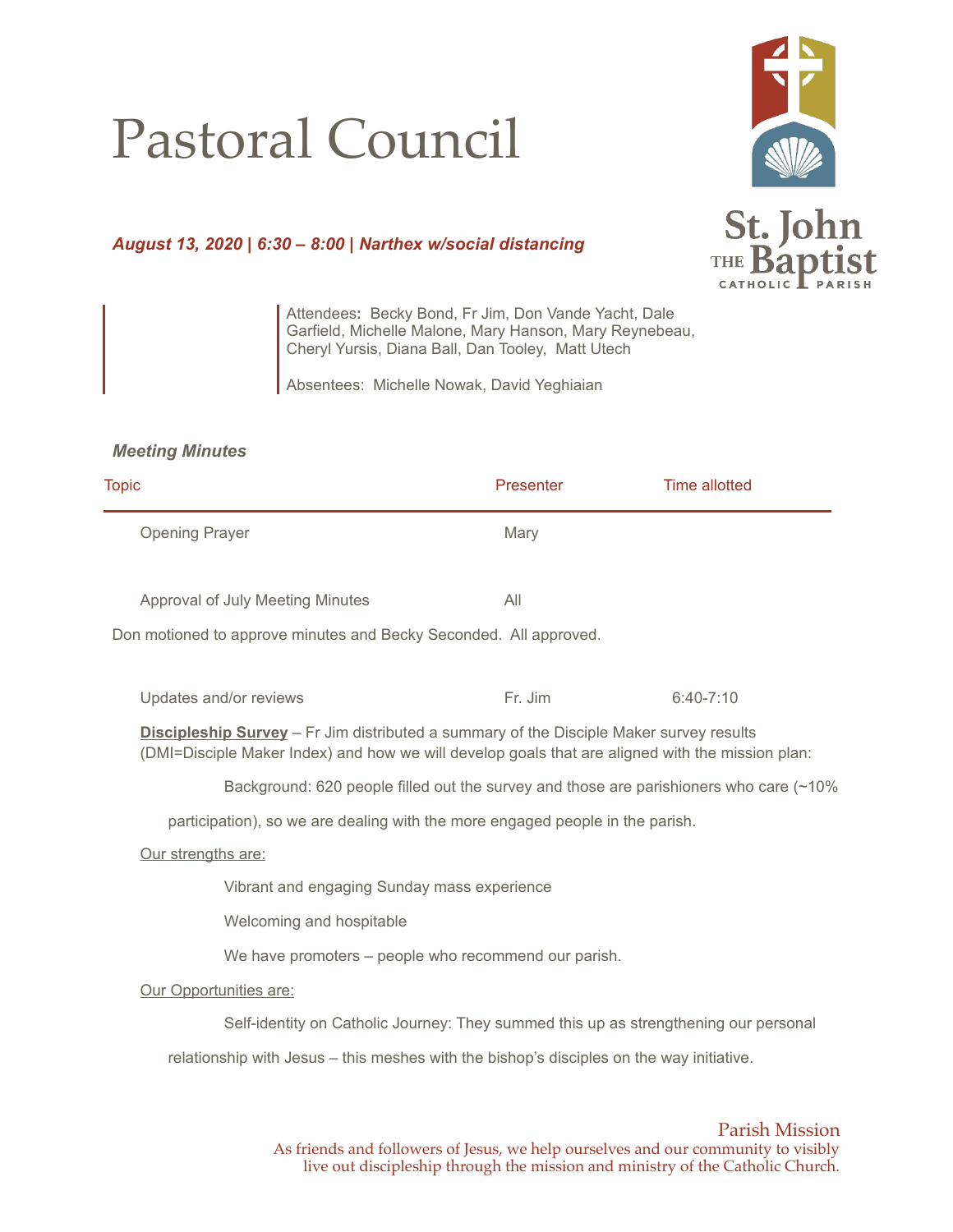Belief in the Eucharist – 75% strongly agreed and 20% only 'agreed' in the real presence of

Jesus in the Eucharist so that is where they focused - on getting the others to believe in the real presence of Jesus. This belief is a key connector of coming to church and mass attendance – so it will be a focus.

Conversations: Confidence in the church's teachings so I can answer another's questions.

Father shared that the DMI planning team worked through a process to write goals from our opportunities that also relate to our parish mission plan and the foundational quadrant of becoming a missionary disciple. The initial Leadership team was 10-12 people, but the latest team includes 4 staff members and the trustees (though they have since stepped off) and they have added two school teachers to help fulfill the mission plan. Please see handout for details.

Three implementation teams of one program, existing or new, will be repeated for three years, for each of the three goals. So over 9 years, there will be focused on 9 new/existing programs.

Staff will own evaluating or programs; need to determine what we will focus on and will narrow down the choices. They will decide on measures of success for each initiative.

Pastoral Council will be a resource to promote, plan and prepare to launch the program throughout.

Next step: Communication of the plan and focus on the opportunities for GROWTH. Goal is to implement these initiatives when people are more likely to go to church (lent, advent, Easter, etc). We also need to INVITE people to join our programs.

Feasibility Study – Fr distributed the one by one campaign information. The feasibility study has begun and SJB is a \$7M campaign. Mary H is impressed with the new CCS team and how responsive and driven they are.

The campaign consists of three components:

- 1. Parish Mission Plan \$661,648
- 2. Diocese One by One \$661,648
- 3. Capital \$5,676,704

If we were doing a simple campaign it would be \$750K each for \$1.5M total. With also doing a capital campaign, the Parish Mission and Diocese components are lowered to \$661,648 for us and the diocese. The hand out is the main document for the feasibility study and will be communicated to parishioners.

Capital is separate:

Old church plans – The feasibility study will determine if this is part of it and if there was any interest in revitalizing the old church. Father said there is so much potential there and \$1M is allocated as part of the capital plan.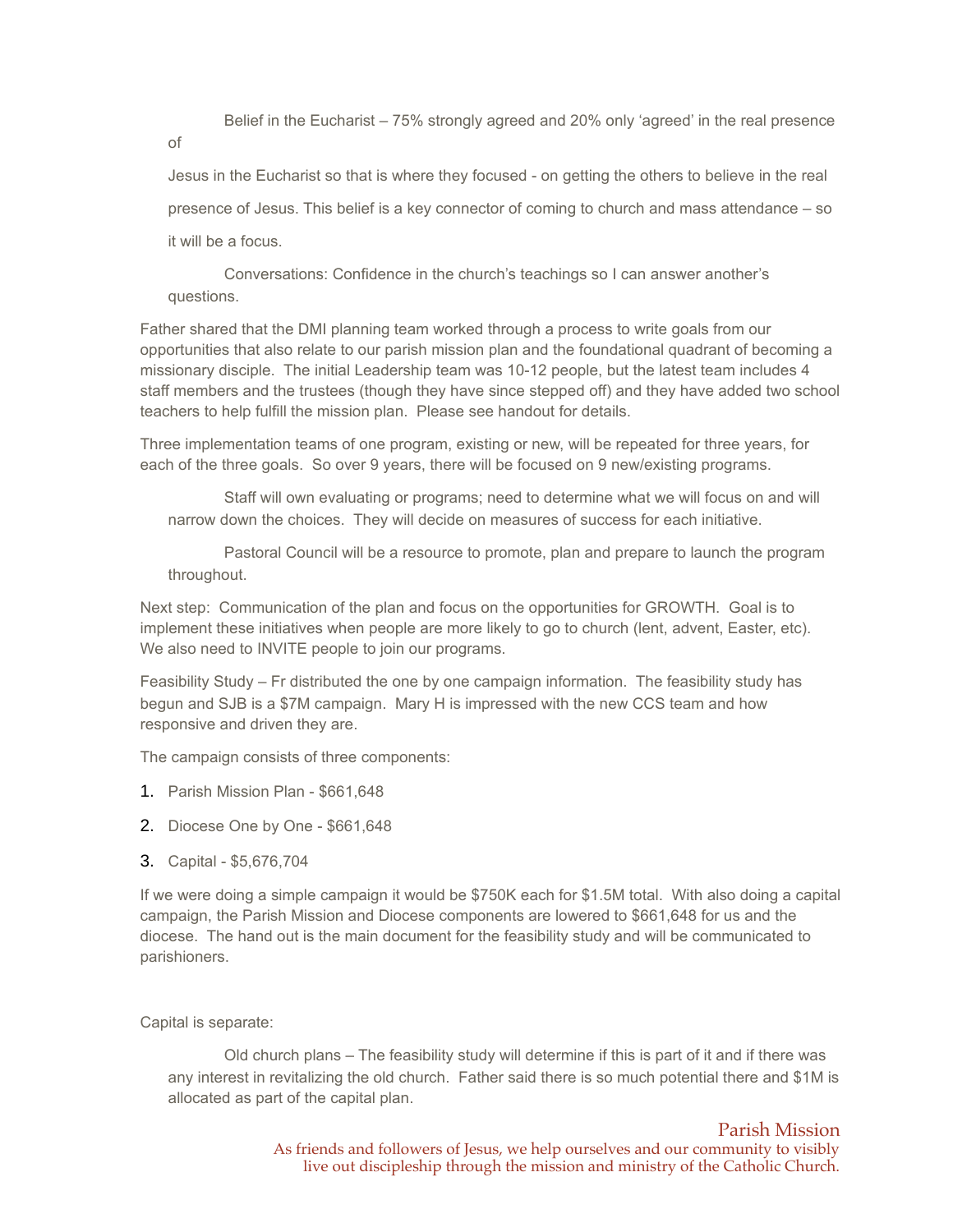They did hire Dan Roarty to do a project scope on all the building renovations.

Build a two-story parish office that would include a commons that could accommodate significantly more people than the current school commons. The proposed would be attached to the church.

Current offices would be torn down and would make room for additional parking and better access to the old church. This is a plug number to round the total campaign to \$7M.

Renovate the school commons and move the school office towards the entrance.

Replace the boiler in the school.

The old church bells would be saved, and a structure built near the entrance of the church as a historical thing.

Michelle asked about the status of the boiler project. The Diocesan Building commission has asked for an engineering study and then 3 apples to apples quotes; Father could over rule this but it needs to have a meeting first, which is yet to get arranged. The money part goes to the finance council for approval and we only have \$80K to approve the project and we don't have enough money in the bank, so finance council is not in favor of a big loan right now. We also missed the window of doing this during summer before school starts, so this leaves us with the feasibility study and the campaign funding the project. It will cost \$22K to get us up and running with two boilers, and the second one is leaking. School will open this fall so we need to act on this and need to pray about this. In the long run we will have a campaign and the boiler will be the top project for the capital part of the campaign as it is a clear need.

CCS will be doing in-person interviews on the feasibility of doing all of this. Sarah, Fr Jim and the diocese has a list of 30-50 people who have a record of giving and people who have interest to be approached.

At the end, they (CCS) will determine how much we will be able to raise and what pieces will be able to be done.

Safety and security will also be considered with the project including the old church utilization. Becky suggested to contact the historical society where additional funds could be available for the old church revitalization.

Appreciation Breakfast **Michelle** 7:11-7:20

A subgroup (Michelle M, Becky B, Sarah W, Mary H and Diana B) met in August and determined that we want to do a welcome back event in mid-late September – casual, walk up and get a hot dog and chips/soda. Another idea came up that we should do a video of what mass is like now to show people how we are protecting them from a Covid safety standpoint. Sarah sent a video to the subteam and it is now posted on the SJB website.

For the "hot dog stand" idea, this needs to be planned and resources committed. We will need to reach out to finance and other key groups (youth, social concerns, etc). We need to get the group together one more time in August and figure out how to do it and what the logistics are – Michelle to set-up another planning meeting to discuss details and how we might do this.